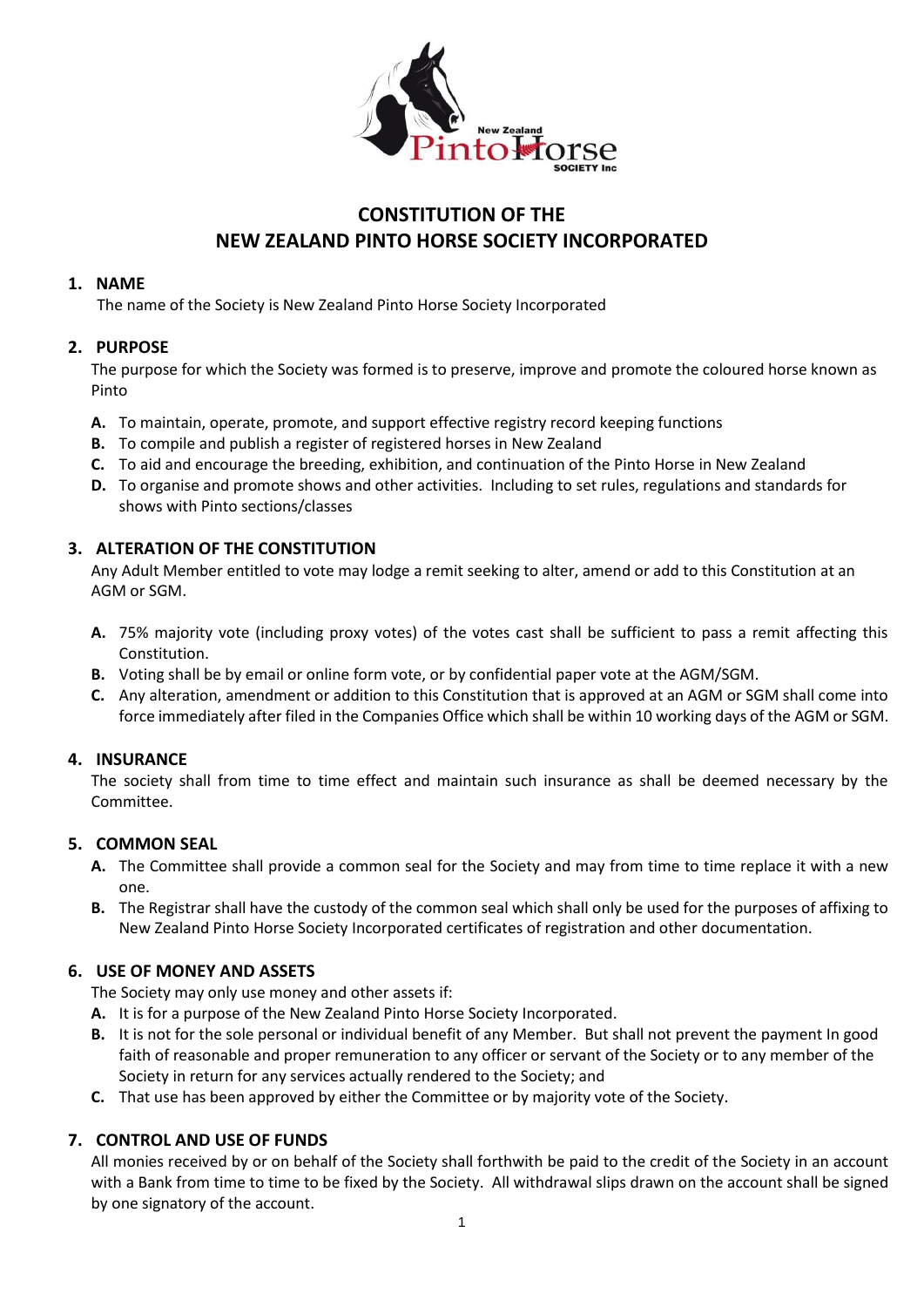#### **8. REGULATIONS**

The Society shall from time to time by resolution in committee meeting make, amend or rescind regulations not consistent with the constitution governing procedure at its meetings and the conduct of the affairs of the Society.

#### **9. REGISTERED OFFICE**

The Registered Office of the Society shall be that of the current Secretary.

#### **10. MEMBERS**

The Society shall consist of members each being a person interested in any manner in the Pinto horse. The signatories to these rules shall be the first member.

#### **11. CLASSES OF MEMBERS**

## **A. Adult Member**

Any person 18 years of age or over as at the 1 July in each year and having been accepted by the Society as an adult member and paid the annual adult member subscription as set by the committee.

#### **B. Junior Member**

Any person 17 years of age and under as at the 1 July in each year and having been accepted by the Society and paid the annual subscription as set by the committee. Junior members shall not be entitled to hold office or vote at any meeting.

## **C. Family Membership**

For families consisting of two or less adults and their dependent children 17 years of age or under as at 1 July in each year and been accepted by the Society and paid the annual subscription as set by the committee. A dependent child is defined as being maintained as a member of the family for which membership is applied, not financially independent and not living with another person in a marriage, civil union or de facto relationship.

## **12. MEMBERSHIP APPLICATION**

Membership shall be open to all persons who subscribe to the purpose of the Society, agree to abide by its constitution, rules and regulations upon their written application to the Secretary of the Society signed by themselves and on payment of the annual subscription.

Membership can be declined on the grounds of monies outstanding, maltreatment of horses, have previously been expelled as a financial member, unworthy conduct including misuse of Social Media involving the Society, unacceptable behaviour at competitions, abuse or unacceptable behaviour towards other members, officials or volunteers representing the Society either verbal, via email, text or other social media.

Unacceptable behaviour will be decided by the current committee if it caused distress to the person the behaviour was aimed at. Misleading statements regarding other members, committee members and officials will also be regarded as unacceptable behaviour. The decision of the committee shall be final.

#### **13. ANNUAL SUBSCRIPTIONS**

Every member shall pay to the Society an annual subscription to be set at each AGM for the following year. Membership fees are valid from 1 August to  $31<sup>st</sup>$  July the following year

#### **14. RESIGNATION OF MEMBERS**

Any member may resign from their membership by giving to the Secretary notice via email to that effect and every such notice shall unless otherwise expressed take effect as from the date of such notice. A person who ceases to become a member remains liable to pay to the Society the amount of any subscription or other accounts due and payable by the person to the Society but unpaid at the date of that cessation. The Society will make no refund to the resigned member for any subscription already paid.

#### **15. EXPULSION OF MEMBERS**

The Committee may at any time by letter or email advise any member that membership is to be revoked, for breach by him/her of this Constitution or any unworthy conduct including but not limited to maltreatment of horses,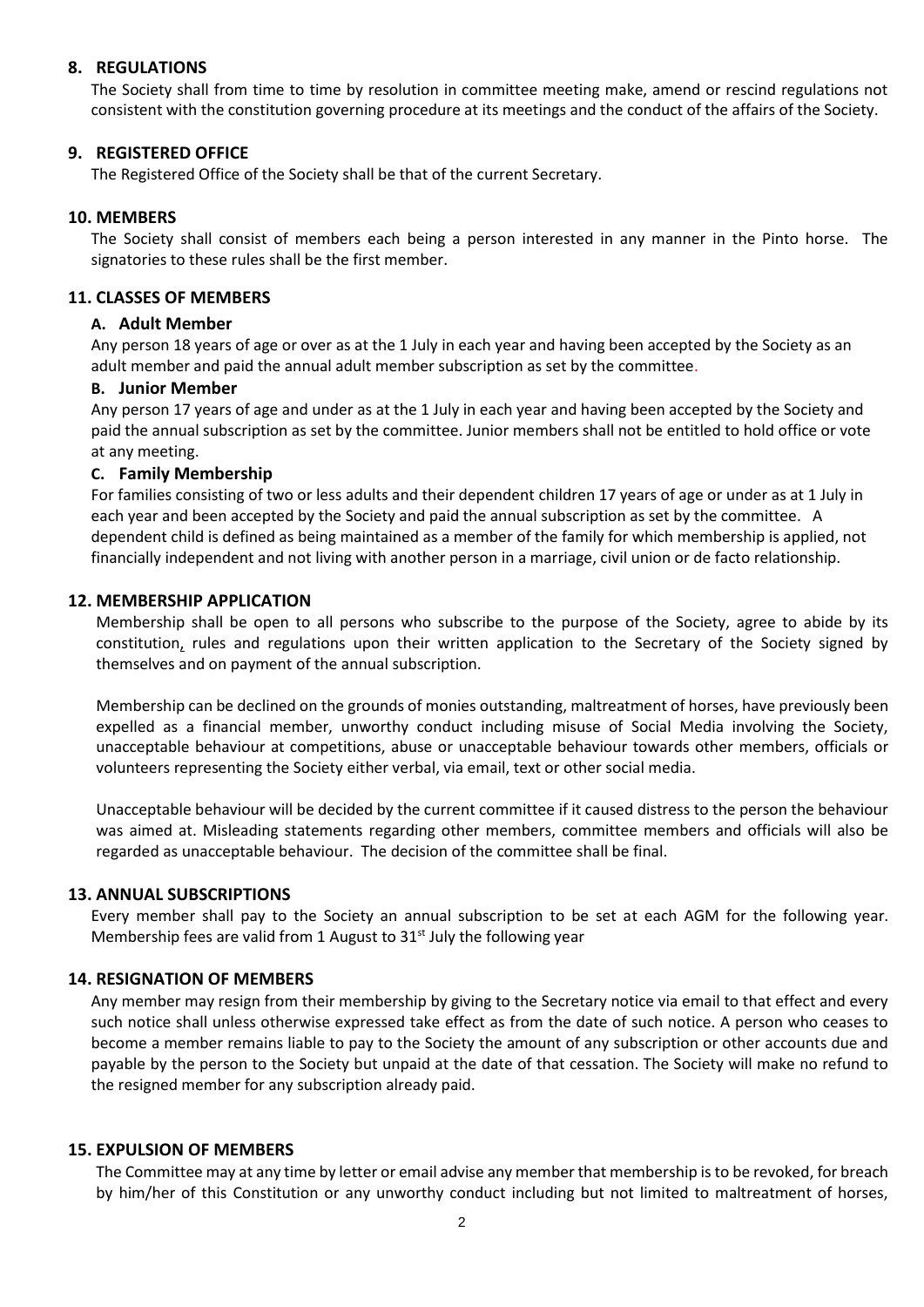cheating including but not limited to at competitions or poor member conduct. Membership shall be suspended from the date of the letter or email until the SGM is held.

A question of expulsion at a Special General meeting to be held within one calendar month from the date of such letter or email sent. At such meeting the member whose expulsion is under consideration shall be allowed to offer an explanation in writing or via email and thereupon two thirds of the members present shall vote for his/her expulsion.

That member shall forfeit all rights, title and interest and shall have no claim against the Society for reimbursement of any annual subscription or any part thereof. The decision is final.

#### **16. SOCIAL MEDIA**

The Society treat all social media postings, blogs, status updates and tweets as public comment Postings (written, photos or videos) must be family-friendly and feature positive Society news and events.

No personal information about our members can be disclosed without their permission.

No statements will be made that might bring the Society into disrepute, must not offend, intimidate, humiliate or bully another person, must not be misleading, false or injure the reputation of another person, should respect and maintain the privacy of members.

Abusive, discriminatory, intimidating or offensive statements will not be tolerated. Offending posts will be removed and those responsible will be blocked from the site.

Members must conduct themselves appropriately when using electronic communication to share information with other members or posting material on public websites, Social media connected to the Society

#### **17. LIST OF MEMBERS**

The Society shall maintain an up-to-date and accurate list of its members, including, but not limited to, membership category, name, and contact information.

Members are responsible for notifying the Society in writing of any change to their contact information.

#### **18. ANNUAL GENERAL MEETING**

An Annual General Meeting of the Society shall be held during the month of July unless the committee otherwise decides, either via e-mail votes or at a venue appointed by the committee The business of the Annual General Meeting will include:-

- **A.** President's Report;
- **B.** Financial Account and Treasurer's Report;
- **C.** The election of the following office holders President, Vice President, Secretary, Treasurer, Registrar Social Media/Website, North Island and South Island show entries co-ordinator and up to 7 Committee members
- **D.** The consideration of any other business

#### **19. SPECIAL GENERAL MEETING**

The President may for any special purpose call a Special General Meeting. Any member may call for a Special General Meeting but must have the written support of not less than one third of the total voting members and must state the purpose for which the Meeting is required. The Secretary will give notice of a Special General Meeting no later than 14 days after receiving the request. The meeting can be held at a venue appointed by the committee or via email.

#### **20. COMMITTEE MEETING**

7 days' notice is deemed to be served (by email, website or other electronic means) and not less than 2 committee meetings shall be held in each year via e-mail or at such times and places as the President or in his/her absence or inability the Secretary or Vice President shall direct for the purposes of transacting the business of the Society and deciding upon such resolutions as shall be duly submitted at the meeting. Issues that need to be addressed between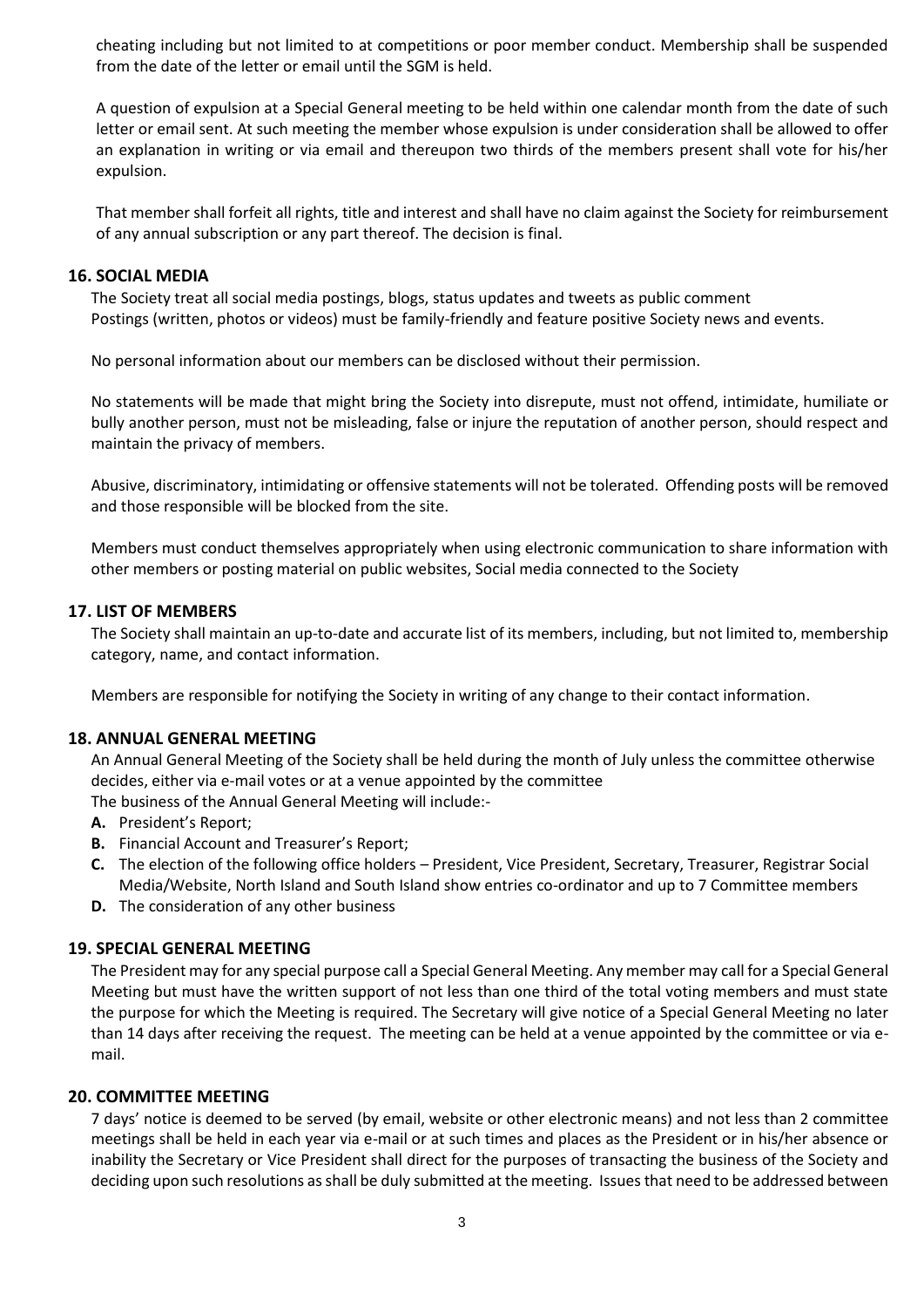meetings will be done so via email and the issue and voting results will be included in the minutes for the next meeting.

## **21. NOTICE OF BUSINESS FOR ANNUAL OR SPECIAL GENERAL MEETINGS**

Notice of Business for Annual or Special General Meetings 14 days' notice of AGM or SGM Meetings will be given to all members stating the time, date and place of the Meeting. The Notice will include the business to be transacted at the meeting, and in the case of a Special General Meeting, the reason for calling the meeting

Every notice required to be given to the members shall be deemed to have been duly delivered if posted to them in a pre-paid letter addressed to them at their last known address. Or e-mailed to them at the last known e-mail address or by notice posted on the New Zealand Pinto Horse Society Incorporated website.

#### **22. PROCEDURE AT MEETINGS**

At all meetings not conducted electronically the President shall take the chair and in his/her absence the Vice President and in the absence of both the President and the Vice President the members of the committee present shall elect one of their members to take the chair. Every Full Adult member shall be entitled on every motion to one vote exercised in person or by proxy. In the case of an equality of votes, the Chairperson at that time shall have a casting vote as well as a deliberative vote.

#### **23. PROXY VOTES/POSTAL VOTING**

Any full Adult member is eligible to vote by email or online form on any remit at an Annual General Meeting or Special General Meeting. The Secretary must receive the voting form no later than 3 days prior to the meeting.

## **24. VOTING RIGHTS**

Only accepted financial Adult members shall be entitled to vote at any Annual or Special meeting of the Society. Members shall have the following votes according to their membership classification.

#### **Adult members** – One Vote

**Family members** – Each Adult to have one vote, no more than two adults per family **Junior members** – No vote

#### **25. QUORUM**

At all committee meetings four members shall constitute a quorum, at the Annual General Meeting ten members shall constitute a quorum and at a Special General Meeting seven members shall constitute a quorum. Proxy vote/s may be counted towards the numbers of members attending the meetings.

#### **26. VACANCIES ON THE COMMITTEE**

The committee shall have power to appoint a member to fulfil any casual vacancy on the committee until the next Annual General meeting and any member so appointed shall retire at the next Annual General meeting together with the rest of the committee by all and all or any of the retiring committee shall be eligible for re-election. An agenda must be presented to all committee members one week prior to the meeting and committee members notified via email or online website and all proxy votes along with comments to be in 24 hours prior to the meeting.

#### **27. DUTIES OF THE COMMITTEE**

It shall be the duty of the committee generally to conduct the affairs of the Society and to keep usual and proper books of account properly posted up and other records of the business of the Society and to notify members of intended meetings and the business to be transacted thereat and to prepare and submit to the Annual General meeting a report, balance sheet and statement of accounts for the preceding year. Meetings of the committee may be convened by letter, e-mail or website at such times and places as the President or in his/her absence, inability or refusal to act, the Secretary shall appoint and four persons shall be a quorum. The committee is to maintain a minimum of six members, including position holders, with a maximum of 12. They endeavour to have a balance of membership from both Islands. If a committee member does not attend meetings in person, or via email or internet they may be removed from the committee. Committee members are required to be present at meetings, missing no more than two meetings in a row or four throughout the year, unless the committee is contacted and excuses the member at their discretion.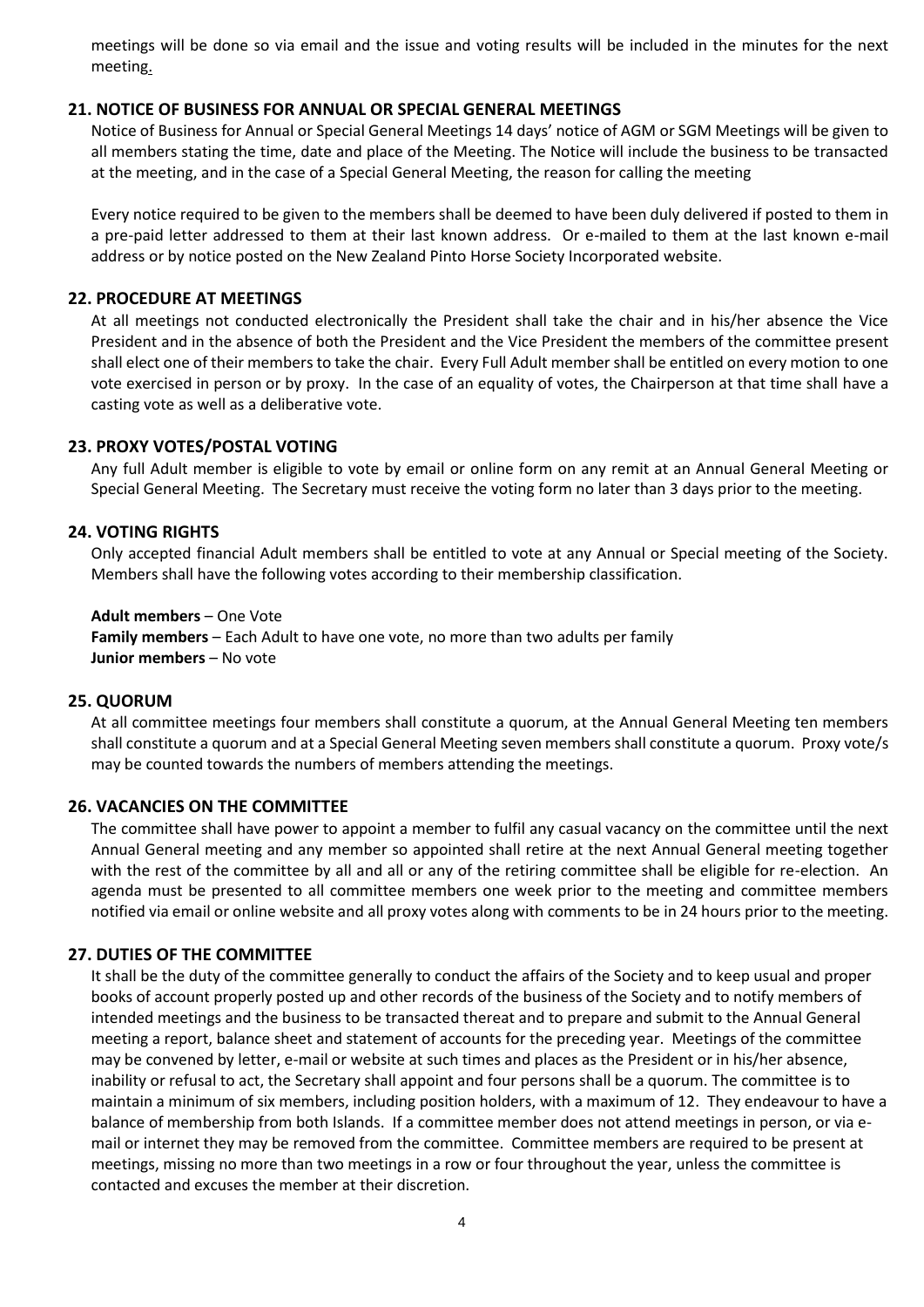## **28. WINDING UP**

If the Society is wound up:

- **A.** The Societies debts, costs and liabilities shall be paid.
- **B.** No distribution may be made to any Member.
- **C.** Surplus money and other assets of the Society shall be distributed to NZ Riding for the Disabled.

## **REGULATIONS**

## **1. Registration**

Application for registration will only be accepted from financial members of the New Zealand Pinto Horse Society Incorporated. Application must be made on forms supplied by the Society. All details must be completed fully. If all requirements are not met i.e. correct photos etc. the application will be returned to the applicant with an administration fee deducted. You must be the legal owner or leasee of the horse to apply for registration. If the horse is leased a Lease Notification form must be completed

## **2. Registration Certificates**

These are issued via email by the Society to all members for a specific horse upon receipt of payment, photos and application form. Numbers will be shown on certificates – PT….

## **3. Registration Requirements**

Pinto's or Pintaloosa's with either known or unknown parentage which meet the colour and pattern requirements. Horses must have definitive white markings on the body, not including face or below the elbow and stifle on the legs as per diagram below. Horses may be white and any other colour such as Bay, Brown or Chestnut etc. **If the colour or pattern is in doubt a colour/pattern test is required.**

**Only colour visible on a dry horse from a minimum of 2 metres away shall be considered.** 



## **The lesser of the two colours should meet one of the following:**

**Miniature -** Current or estimated mature height 96.52cm (38 inches) & under*.* Patches to total no less than A6 **Pony -** Current or estimated mature height to be over 96.52cm & under 148cm. Patches to total no less than A5 **Hack -** Current or estimated mature height to be over 148cm*.* Patches to total no less than A4

#### **Pattern Categories**

Tobiano, Tovero, Overo or Pintaloosa. A horse can only be registered in one category

**Sabino** horses are NOT eligible for registration if in doubt colour coat (pattern) testing is required

**Pintaloosa's** must have the minimum patch requirements and spots to be eligible for registration and have an Overo, Tobiano or Tovero parent. Colour coat (pattern) testing is required

## **4. Artificial Markings**

Any horse photographed with artificial markings will be rejected for registration and the owner may be barred from the Society. When a protest is filed questioning the eligibility on the grounds of having artificial coat markings and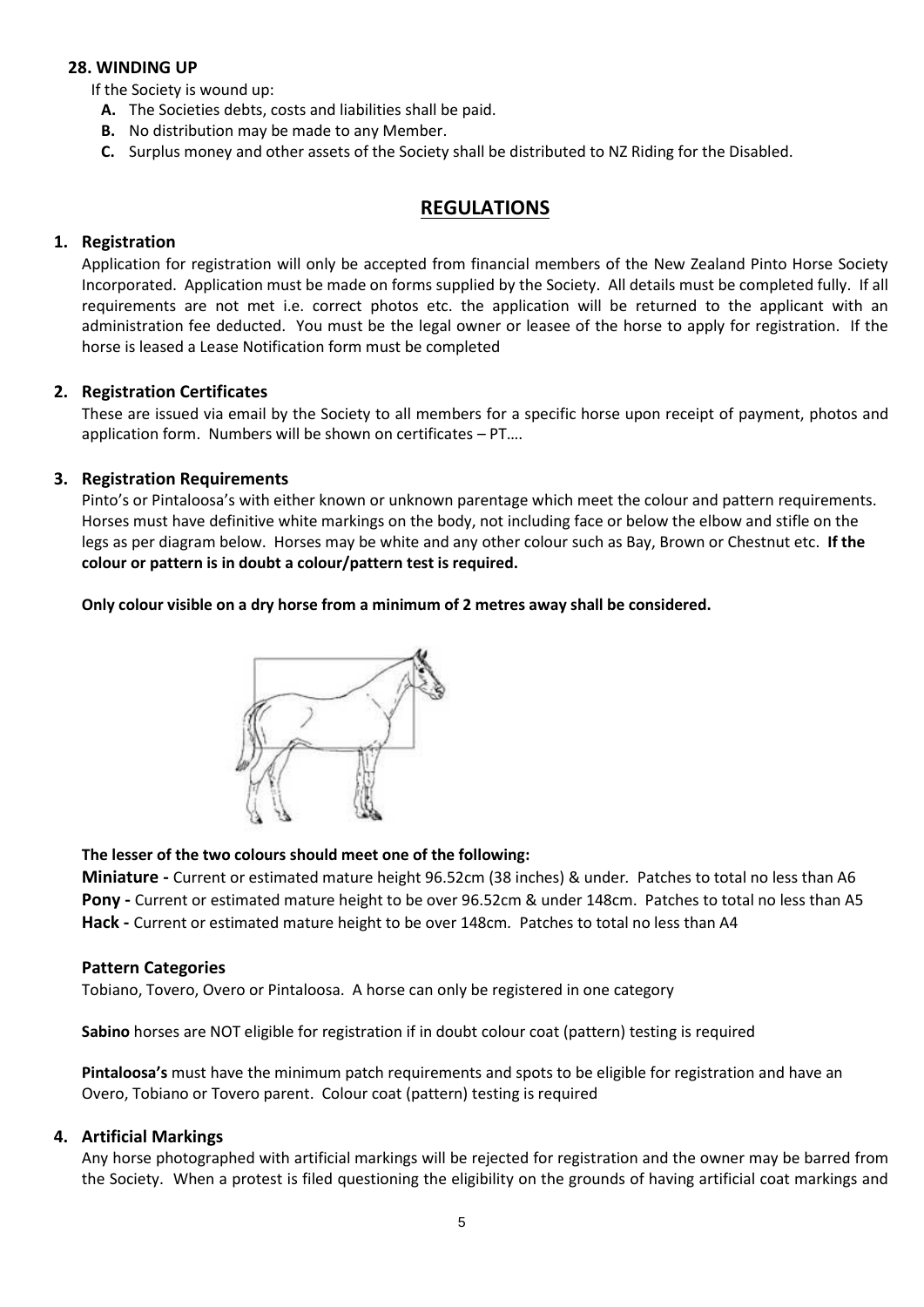this protest is deemed valid by a committee member, the Society has the right to suspend registration until such time as to determine whether or not the horse has been artificially coloured

#### **5. Breeding Regulations**

It is the duty of each owner to keep proper records of stud breeding activities, including particulars and dates of service and foaling. Mare Service Certificates to be emailed to the Registrar at time of registration of the foal

#### **6. Artificial Insemination**

The Society accepts fresh, chilled or frozen semen as acceptable forms of AI. AI must be certified by the inseminator at the time of AI. A signed Insemination Certificate from Veterinarian or AI Technician, or a Service Certificate from the stallion owner (if inseminating) are acceptable

## **7. Branding or Micro chipping**

Horses registered with the Society may be branded or/and micro chipped

## **8. Gelding**

When an animal is gelded the Gelding Notification form is to be completed

## **9. Death**

When an animal has died such facts the Registrar is to be advised by email

## **10. Prefixes, Suffixes and Naming of Horses**

Every financial owner shall record a name when registering a horse. The maximum length of a registered horse's name must not exceed thirty five letters including the prefix or suffix and spaces

The Society can refuse to accept names which are likely to be confused with other horse's names. A Prefix or Suffix will be required in some cases only to prevent duplication of names

Once a horse is registered, the name cannot be changed either by the breeder or owner except by applying to the Society for approval and at a set fee. Stud Prefixes/Suffixes cannot be changed, without permission from the owner of the Prefix/Suffix

Members may register a Stud Prefix or Suffix by completing the form at the current fee

#### **11. Change of Ownership**

When ownership of a registered horse is transferred, the vendor at the time of the transfer shall give the buyer the Registration Certificate and Transfer duly signed by him/her. Where the vendor sells a mare in foal he/she must provide the buyer with a Service Certificate. On a Change of Ownership form of any horses registered in joint ownership, all signatures of joint owners must appear

#### **12. Replacement or Corrected Registration**

A Replacement Certificate is a new Registration Certificate issued when the original has been lost, destroyed. A corrected Certificate is a new Registration Certificate issued when there is a change in colour, markings, breeding details, foaling date, change from stallion to gelding, addition of brands or microchip

#### **13. Age of the Horse**

The age of the horse shall be computed on the basis of a calendar year starting on  $1^{st}$  August of the year foaled. It is a weanling during the calendar year in which foaled and yearling in the first calendar year following its foaling date, regardless of the date and year foaled i.e. horse foaled 27 Nov 2007 or 13 April 2008 automatically become yearlings at 1 August 2008

The only exception to this rule is e.g. the foal of a mare covered on or after  $1<sup>st</sup>$  September 2008 will be deemed to commence its first year of life on  $1<sup>st</sup>$  August 2009 regardless of its date of birth, provided that date of birth is